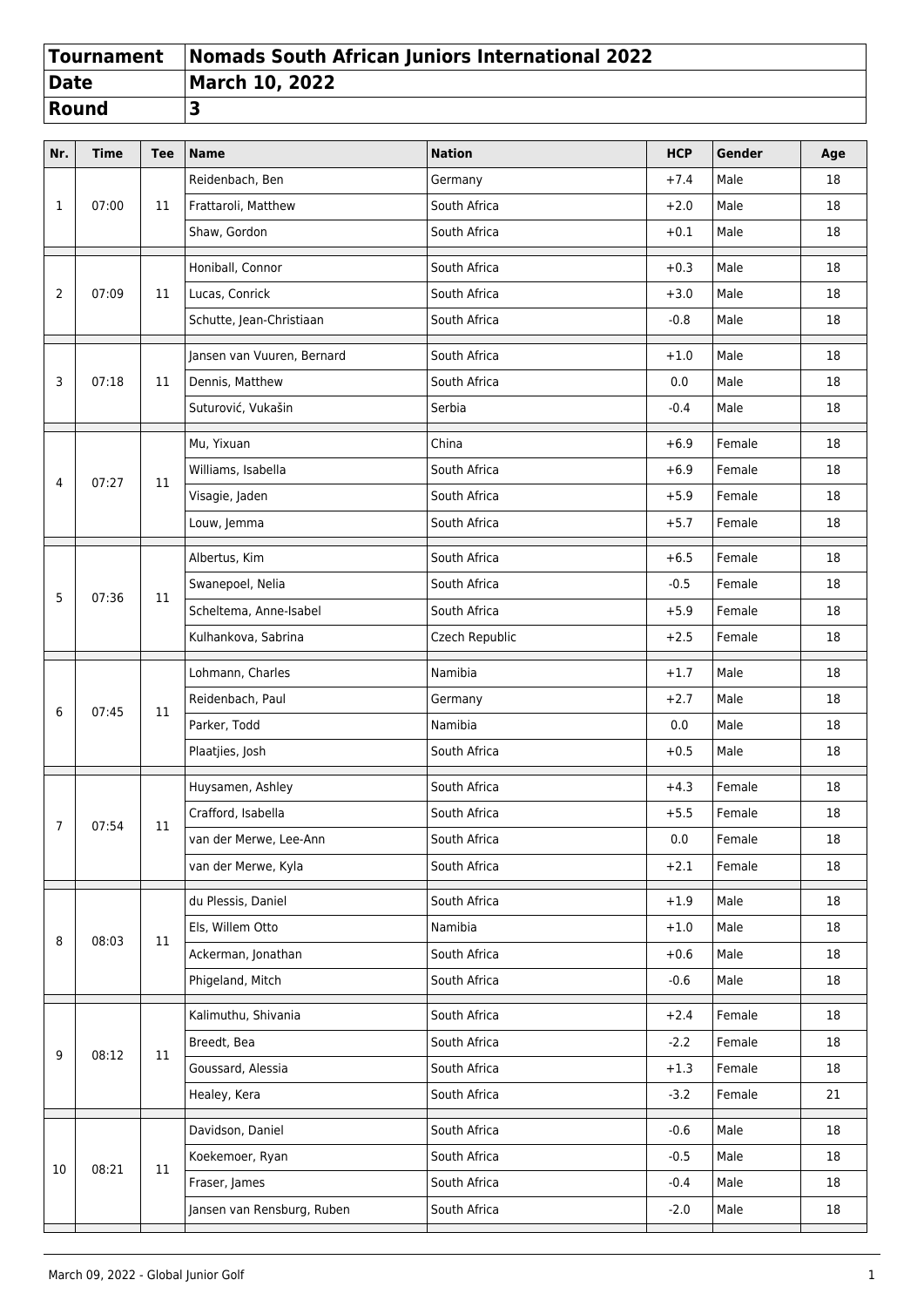## **Nomads South African Juniors International 2022 - Round: 3**

| Nr. | <b>Time</b> | <b>Tee</b> | <b>Name</b>            | <b>Nation</b> | <b>HCP</b> | Gender | Age                              |
|-----|-------------|------------|------------------------|---------------|------------|--------|----------------------------------|
| 11  | 08:30       | 11         | Franks, Boston         | Australia     | $-1.2$     | Male   | 18                               |
|     |             |            | Craig, Cilliers        | South Africa  | $+0.9$     | Male   | 18                               |
|     |             |            | Sakota, Filip          | South Africa  | $+2.4$     | Male   | 18                               |
|     |             |            | van der Vyver, Nicolas | South Africa  | $+2.2$     | Male   | 18                               |
|     | 08:39       | 11         | Le Roux, Romeo         | South Africa  | $-1.1$     | Male   | 18                               |
|     |             |            | Walker, Hunter         | South Africa  | $-1.4$     | Male   | 18                               |
| 12  |             |            | Kruger, Johan Dian     | South Africa  | $+1.6$     | Male   | 18                               |
|     |             |            | Galant, Jaydon         | South Africa  | $+1.0$     | Male   | 18                               |
|     | 08:48       | 11         | Conradie, Kyle         | South Africa  | $-1.3$     | Male   | 18                               |
| 13  |             |            | van Rooyen, Jan-Stals  | South Africa  | $-1.4$     | Male   | 18                               |
|     |             |            | Koester, Bernhard      | South Africa  | $+3.6$     | Male   | 18                               |
|     |             |            | Peclat, Leonard        | Switzerland   | $-1.0$     | Male   | 18                               |
|     |             |            | Mangoma, Tawana        | Zimbabwe      | $+1.3$     | Male   | 18                               |
| 14  | 08:57       | 11         | Li, Shijie             | China         | $-1.1$     | Male   | 18                               |
|     |             |            | Fichardt, Ethan        | South Africa  | $-1.5$     | Male   | 18<br>18<br>18<br>18<br>18<br>18 |
|     |             |            | Firer, Gabriel         | South Africa  | $+2.1$     | Male   |                                  |
| 15  | 09:06       | 11         | Dorward, Sebastian     | South Africa  | $+0.9$     | Male   |                                  |
|     |             |            | Lewin, Pearce Nash     | South Africa  | $-1.6$     | Male   |                                  |
|     |             |            | Valentine, Devon       | South Africa  | $-2.2$     | Male   |                                  |
|     |             |            | Makama, Vuyisani       | South Africa  | $-4.2$     | Male   |                                  |
|     |             |            |                        |               |            |        |                                  |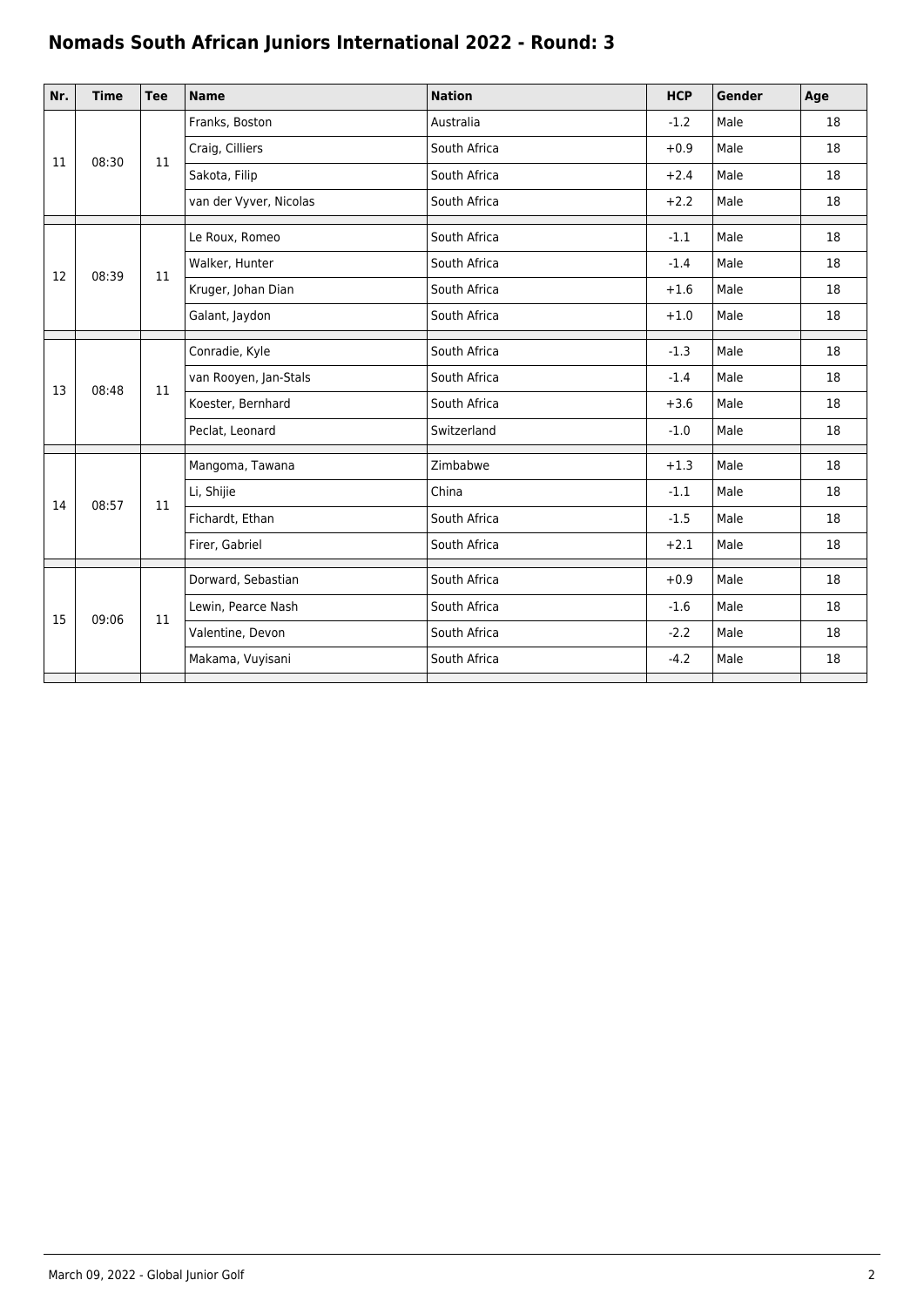## **Nomads South African Juniors International 2022 - Round: 3**

| Nr. | <b>Time</b> | <b>Tee</b>   | <b>Name</b>                         | <b>Nation</b> | <b>HCP</b> | Gender | Age    |
|-----|-------------|--------------|-------------------------------------|---------------|------------|--------|--------|
| 16  |             |              | Bredenkamp, Johan                   | South Africa  | $-3.6$     | Male   | 18     |
|     | 06:55       | $\mathbf{1}$ | Adonis, Liam                        | South Africa  | $-2.3$     | Male   | 18     |
|     |             |              | Sandys, T.J.                        | South Africa  | $-4.9$     | Male   | 18     |
|     |             |              | Melville, Dylan                     | South Africa  | $+2.7$     | Male   | 18     |
|     |             |              | November, Tariro                    | Zimbabwe      | $+0.5$     | Male   | 18     |
| 17  | 07:04       | $\mathbf{1}$ | Pedro, Lyle                         | South Africa  | $-2.9$     | Male   | 18     |
|     |             |              | Joseph, Jacob                       | South Africa  | $+4.9$     | Male   | 18     |
|     |             |              | Conradie, Hannes                    | South Africa  | $-4.6$     | Male   | 21     |
|     | 07:13       | $\mathbf{1}$ | Joubert, Thomas                     | South Africa  | $-1.2$     | Male   | 18     |
| 18  |             |              | Groenveld, Tyron                    | South Africa  | $+1.8$     | Male   | 18     |
|     |             |              | Nord, Bjorn                         | South Africa  | $+1.8$     | Male   | 18     |
|     |             |              | Ressell, Jason Andrew               | South Africa  | $-0.4$     | Male   | 18     |
|     |             |              | Wessels, Jordan                     | South Africa  | $-4.0$     | Male   | 18     |
| 19  | 07:22       | $\mathbf{1}$ | Maduray, Akhil                      | South Africa  | $+1.7$     | Male   | 18     |
|     |             |              | Boise, Tristan                      | South Africa  | $+3.0$     | Male   | 18     |
|     |             |              | Lotz, Matthew                       | South Africa  | $+1.2$     | Male   | 18     |
|     |             |              | Potgieter, Werner                   | South Africa  | $-3.6$     | Male   | 18     |
| 20  |             | 1            | de Villiers, Dandre                 | South Africa  | $-1.2$     | Male   | 18     |
|     | 07:31       |              | Coetzee, Pieter H.                  | South Africa  | $-1.1$     | Male   | 18     |
|     |             |              | Craig, Roelof                       | South Africa  | $+1.5$     | Male   | 18     |
|     | 07:40       | $\mathbf{1}$ | Haasbroek, Heinrich                 | South Africa  | $+0.5$     | Male   | 18     |
| 21  |             |              | Artur, Astin Wade                   | South Africa  | $+4.2$     | Male   | 18     |
|     |             |              | Truter, Luke                        | South Africa  | $-3.0$     | Male   | 18     |
|     |             |              | Jooste, Daniel                      | South Africa  | $+1.1$     | Male   | 18     |
|     |             | $\mathbf{1}$ | Maduray, Kairav                     | South Africa  | $+1.3$     | Male   | 18     |
| 22  | 07:49       |              | Ludick, Johndrè                     | South Africa  | $-1.1$     | Male   | 18     |
|     |             |              | van der Merwe, Janko                | South Africa  | $-4.5$     | Male   | 18     |
|     |             |              | Michaels, Jarred                    | South Africa  | $+2.8$     | Male   | 18     |
|     |             |              | Raad, Gio                           | South Africa  | $+3.0$     | Female | 18     |
| 23  |             | $\mathbf{1}$ | Boshoff, Kim                        | South Africa  | $+1.9$     | Female | 18     |
|     | 07:58       |              | Malgas-Kelpin, Chloè                | South Africa  | $+1.5$     | Female | 18     |
|     |             |              | Nyamukondiwa, Margaret Tinomudaishe | Zimbabwe      | $-0.9$     | Female | 18     |
|     | 08:07       | $\mathbf{1}$ | Marais, Joshua                      | South Africa  | $-3.3$     | Male   | 18     |
| 24  |             |              | Bramford, Matthew                   | Zimbabwe      | $+1.2$     | Male   | 18     |
|     |             |              | van der Vyver, Andries              | South Africa  | $-1.0$     | Male   | 18     |
|     |             |              | Kayne, Dylan                        | South Africa  | $-3.9$     | Male   | 18     |
|     |             |              | de Abreu, Fabrizio                  | South Africa  | $+4.5$     | Male   | 18     |
| 25  |             | 1            | Jacobs, Craig                       | South Africa  | $+2.4$     | Male   | 18     |
|     | 08:16       |              | Daniels, Timothy Nicholas           | South Africa  | $-1.8$     | Male   | 18     |
|     |             |              | Brugman, Jack                       | South Africa  | $-2.9$     | Male   | $18\,$ |